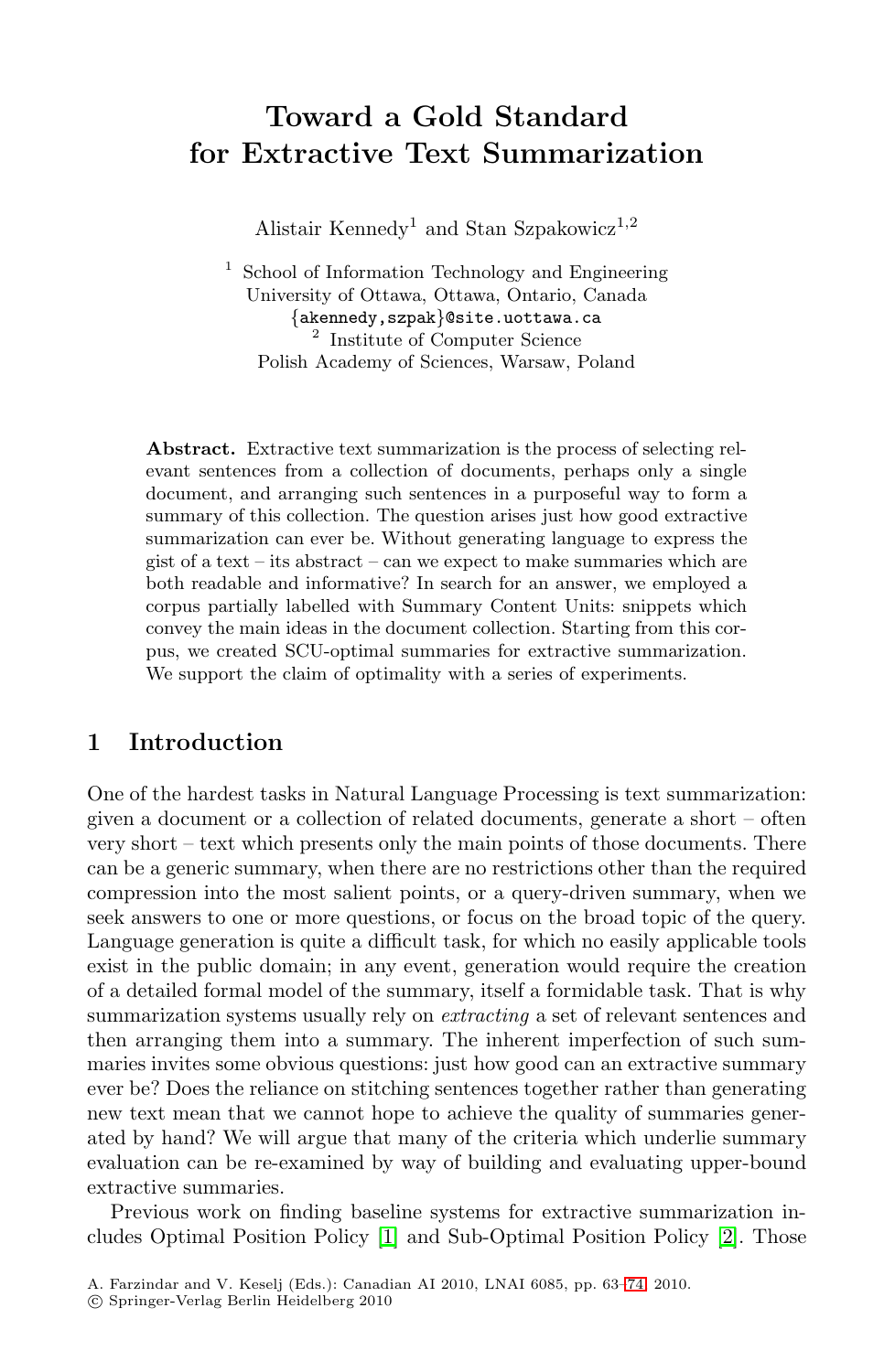are *lower* bound[s o](#page-11-0)n how good an automatic text summarization system should be. We present an *upper* bound on how good an extractive summary we can really hope to produce. We evaluate sample summaries using a variety of standard evaluation techniques, including manual evaluation and semi-automatic methods, s[pec](#page-11-1)ifically ROUGE [3]. Unlike algorithms for building baseline summaries, which require no summarizer output for comparison, our gold-standard summaries are built using a corpus labelled with Summary Content Units (SCUs) – Section 1.1 defines them. The SCU-labelled corpus has been compiled every year since 2005, and first noted in [4]. We attempt to maximize the number of SCUs according to one of two criteria. We believe that generating SCU-optimal summaries is an important step toward generating a gold standard for extractive text summarization. There has been earlier work on manually constructing extractive upper bounds [5]. In TAC 2009, a run of that system was evaluated and scored at or near the top in terms of responsiveness, readability and SCU scores. That was a rating with respect to the other peer systems; manually built reference summaries still did better.

The Text Analysis Conference (TAC; formerly Document Understanding Conference, or DUC), organized annually by the National Institute of Standards and Technology (NIST), includes tasks in text summarization. In 2005-2007, the challenge was to generate 250-word summaries of news article collections of 20-50 articles. Summaries were to be built around a query  $-$  a few questions on the main topic of the collection and perhaps postulates for how to answer the questions. In 2008-2009 (after a 2007 pilot), the focus has shifted to creating *update summaries*. The document set is split into a few subsets. From each subset, a 100-word summary is generated. The subsets are ordered chronologically, and the goal i[s](#page-1-0) to exclude from a summary any information which can be found in a previous document set. For example, given subsets  $A_1$ ,  $A_2$  and  $A_3$ , a summary for  $A_1$ , sum $(A_1)$ , will be generated normally, while sum $(A_2)$  must not contain any information found in document set  $A_1$ . Likewise  $sum(A_3)$  should not contain information from document sets  $A_1$  and  $A_2$ .

### **1.1 Manual Evaluation at TAC**

<span id="page-1-0"></span>Manual summary evaluation<sup>1</sup> at DUC/TAC, financed by NIST, is an expensive but highly useful part of the exercise. It includes *pyramid evaluation*, outlined in [6], which begins with creating several reference summaries and determining what information they contain is most relevant. A relevant element is called a Summary Content Unit (SCU), carried in text by a varying-size fragment, between a few words and a complete sentence. All SCUs, marked in the reference summaries, make up a so-called pyramid, with few frequent SCUs at the top and many rare ones at the bottom. In the actual pyramid evaluation, annotators use a custom-made tool to identify SCU occurrences in peer summaries. More SCUs mean more relevance for a peer summary; there may be redundancy if a SCU appears more than once. If a peer summary contains relevant information absent from reference summaries, the tool allows the creation of a new SCU. Two

 $^1$  See  $\langle$ www.nist.gov/tac/2009/Summarization/update.summ.09.guidelines.html $\rangle$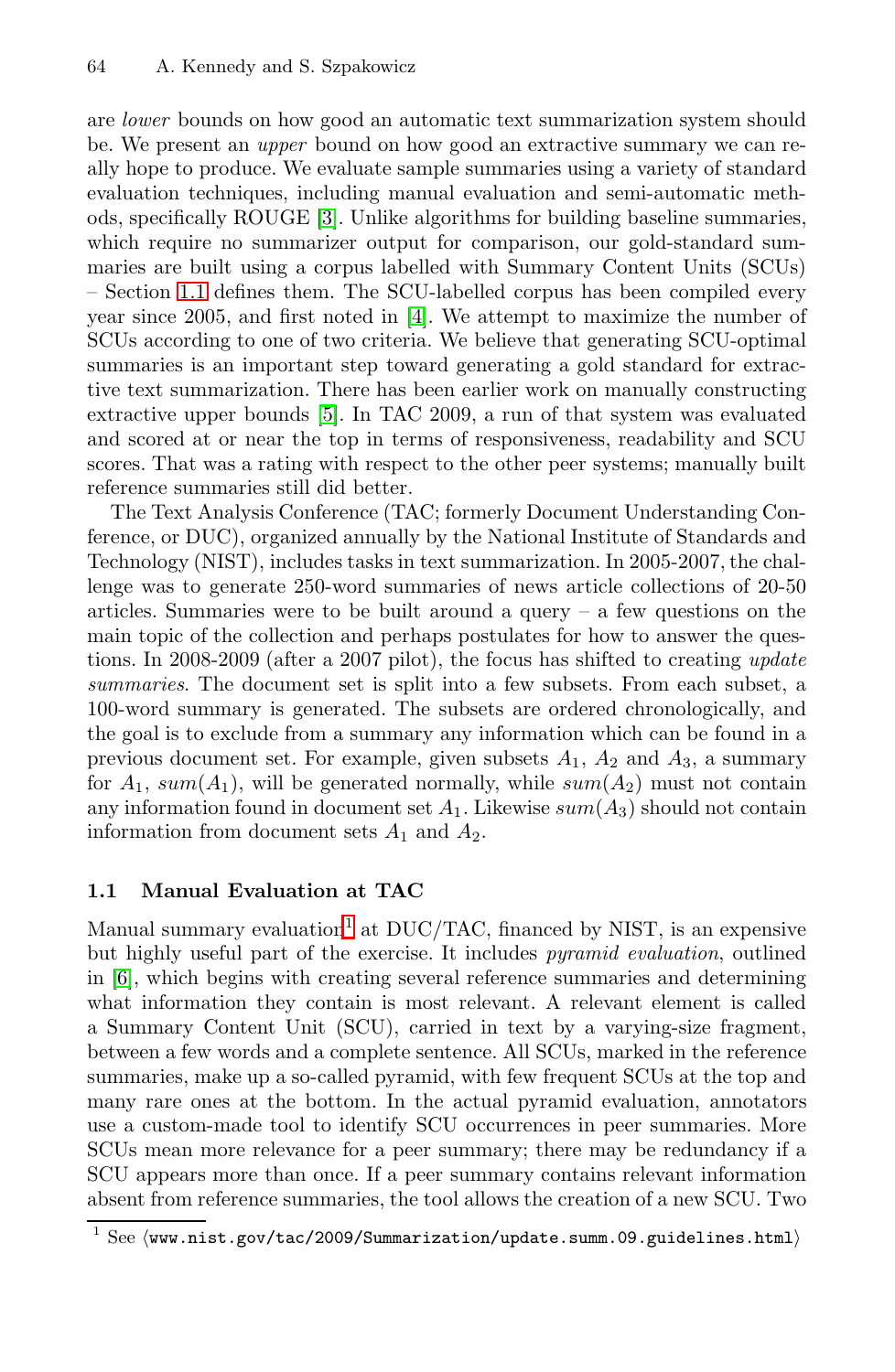kinds of scores measure the quality of the summary after pyramid evaluation: the pyramid score (precision) and the modified pyramid score (recall) [6]. Only modified pyramid scores ar[e r](#page-10-3)eported in TAC.

Pyramid evaluation supplements the manual summary evaluation for readability and overall responsiveness. Readability evaluates a mixture of grammaticality, non-redundancy, referential clarity, focus, and structure/coherence. For the latter, trained evaluators read peer summaries and score them 1 to 10.

### **1.2 Semi-automatic Summary Evaluation**

Semi-automatic evaluation, notably ROUGE [3], requires hand-made reference summaries to measure lexical overlap between these refe[ren](#page-8-0)ces and a summary generated by a participating summarization sy[ste](#page-11-2)m – a *peer summary* in the TAC terminology. Variations on this method include using synonyms and finding matching sub-sequences. The two used in TAC/DUC are ROUGE-2 and ROUGE-SU4. ROUGE-2 seeks to match bigrams between the peer and reference summaries. ROUGE-SU4 allows for unigrams and for *skip bigrams*, non-adjacent word pairs up to 4 spaces apart. In [7], an upper bound on ROUGE scores was determined by selecting sentences which contained bigrams most frequent in the reference summaries. The results for the 2008 data are presented in Section 5.

Another method used in recent years is Basic Elements (BE) [8]. It works similarly to ROUGE, but requires syntactic parsing to match syntactic structures in reference summaries and peer summaries. Both the BE and ROUGE measures have been found highly correlated with the responsiveness of a summary, 0.975 and 0.972 Pearson c[or](#page-11-0)relation respectively on the 2005 DUC data.

## **2 The SCU-Labelled Corpus**

One of the primary advantages of pyramid evaluation is that it provides us with fully annotated peer summaries. Assuming, then, that TAC peers usually build extractive summaries, it becomes feasible to map the sentences from these summaries back to the original corpus [4]. Many sentences in the corpus can be labelled with the list of SCUs they contain, as well as the score for each of these SCUs and their identifiers. [9] reported a mapping back to the original corpus of 83% and 96% of the sentences from the peer summaries in 2005 and 2006 respectively. A dataset has been generated for the DUC/TAC main task data in years 2005-2009, and the update task in 2007. This corpus indicates what useful information is included in a sentence and can be used to give sentences scores. We generate the SCU-optimal summaries by assembling summaries from the highest-scored sentences.

Figure 1 illustrates the format of the data. The example comes from the 2008 data set D0801; the goal was to build a summary around the query "Airbus A380 – Describe developments in the production and launch of the Airbus A380". The first sentence is tagged with the  $\langle$ annotation $\rangle$  tag indicating that it was used in at least one summary. This sentence appeared in exactly one summary, with ID 0. There are two SCUs. One, with ID 11, is "Airbus A380 flew its maiden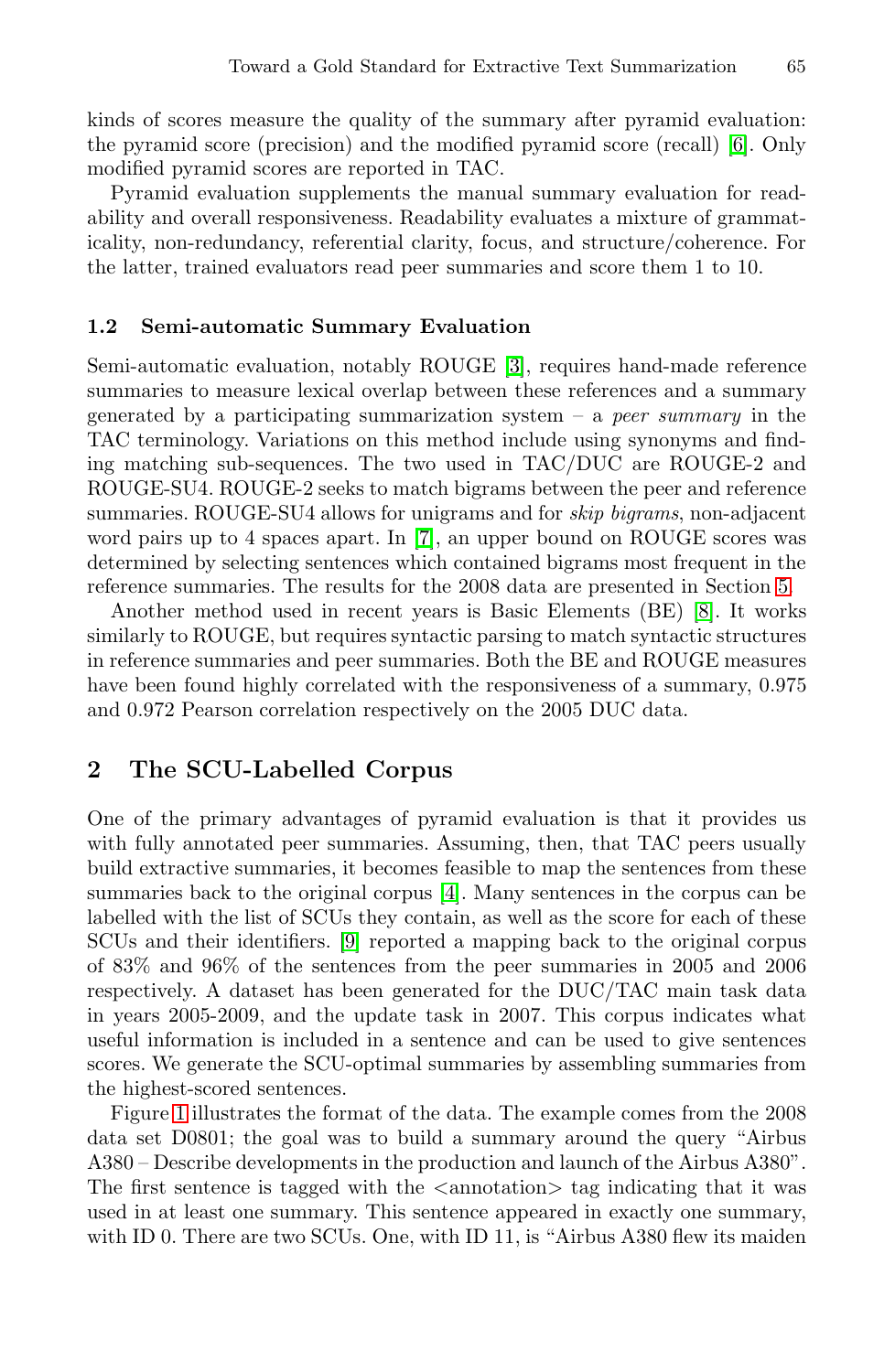*<*line*>*As opposed to the international media hype that surrounded last week's flight, with hundreds of journalists on site to capture the historic moment, Air-<br>bus chose to conduct Wednesday's test more discreetly.  $\langle$  annotation scu-count="2"<br>sum-count="1" sums="0"> $\langle$ scu uid="11" label="Airbus test flight" weight="4"/*>*<scu uid="12" label="taking its maiden flight April 27" weight="3"/></annotation> </line> weight="3"/*><*/annotation*> <*/line*>*

<span id="page-3-0"></span>*<*line*>*After its glitzy debut, the new Airbus super-jumbo jet A380 now must prove soon it can fly, and eventually turn a profit.<annotation scu-count="0" sum-count="3" sums="14,44,57"/*>* </line*>* 

*<*line*>*"The takeoff went perfectly," Alain Garcia, an Airbus engineering executive, told the LCI televi[sio](#page-3-0)n station in Paris.*<*/line*>*

**Fig. 1.** Positive, negative and unlabelled sentence examples for the query "Airbus A380 – Describe dev[elo](#page-3-0)pments in the production and launch of the Airbus A380"

test flight" with a weight of 4. The other, with ID 12, is "taking its maiden flight April 27" with a weight of 2. This is an example of a positive sentence with a weight of 6. The second sentence in Figure 1 is annotated but has a SCU count of 0. This means that the sentence was used – in three summaries numbered 14, 44 and 57 – but no SCU is contained in the sentences. Such sentences are negative examples. The third example in Figure 1 was not used in any summary, so it has no annotatio[ns.](#page-4-0) We call it an *unlabelled* sentence. The complete SCU-labelled corpus contains 19247 labelled sentences from a total set of 91658; Table 1 gives the number of positive, negative and unlabelled sentences.

The labelled part of the corpus contains about 40% positive and 60% negative examples. We cannot assume the same distribution in the unlabelled data, so we cannot really be sure how many positive and negative sentences are in the corpus as a whole. One way of estimating this is to graph the likelihood of a sentence containing a SCU against the number of summaries where this SCU appears. We present this graph in Figure 2; it shows the accuracy and the proportion of the sentences from the data set which appeared in a given number of summaries. When a sentence appears in a large number of summaries, it is more likely to

| Year             | Pos | Neg              |       | Unlabelled % Labelled |
|------------------|-----|------------------|-------|-----------------------|
| 2005             |     | 1187 1490        | 16176 | 14.2%                 |
| 2006             | 988 | 1368             | 11642 | 16.8%                 |
| 2007             | 937 | 975              | 10670 | 15.2%                 |
| 2007-A 201       |     | 233              | 1580  | 21.5%                 |
| 2007-B 178       |     | 285              | 955   | 32.7%                 |
| 2007-C 164       |     | 289              | 912   | 33.2%                 |
| 2008-A 1223 1140 |     |                  | 8639  | 21.5%                 |
| 2008-B 969       |     | 1519             | 7753  | 24.3%                 |
| 2009-A 992       |     | 2075             | 7511  | $30.0\%$              |
| 2009-B 794       |     | 2241             | 6572  | 31.6%                 |
| Total            |     | 7633 11615 72410 |       | 21.0%                 |

Table 1. Counts of the positive, negative and unlabelled SCU data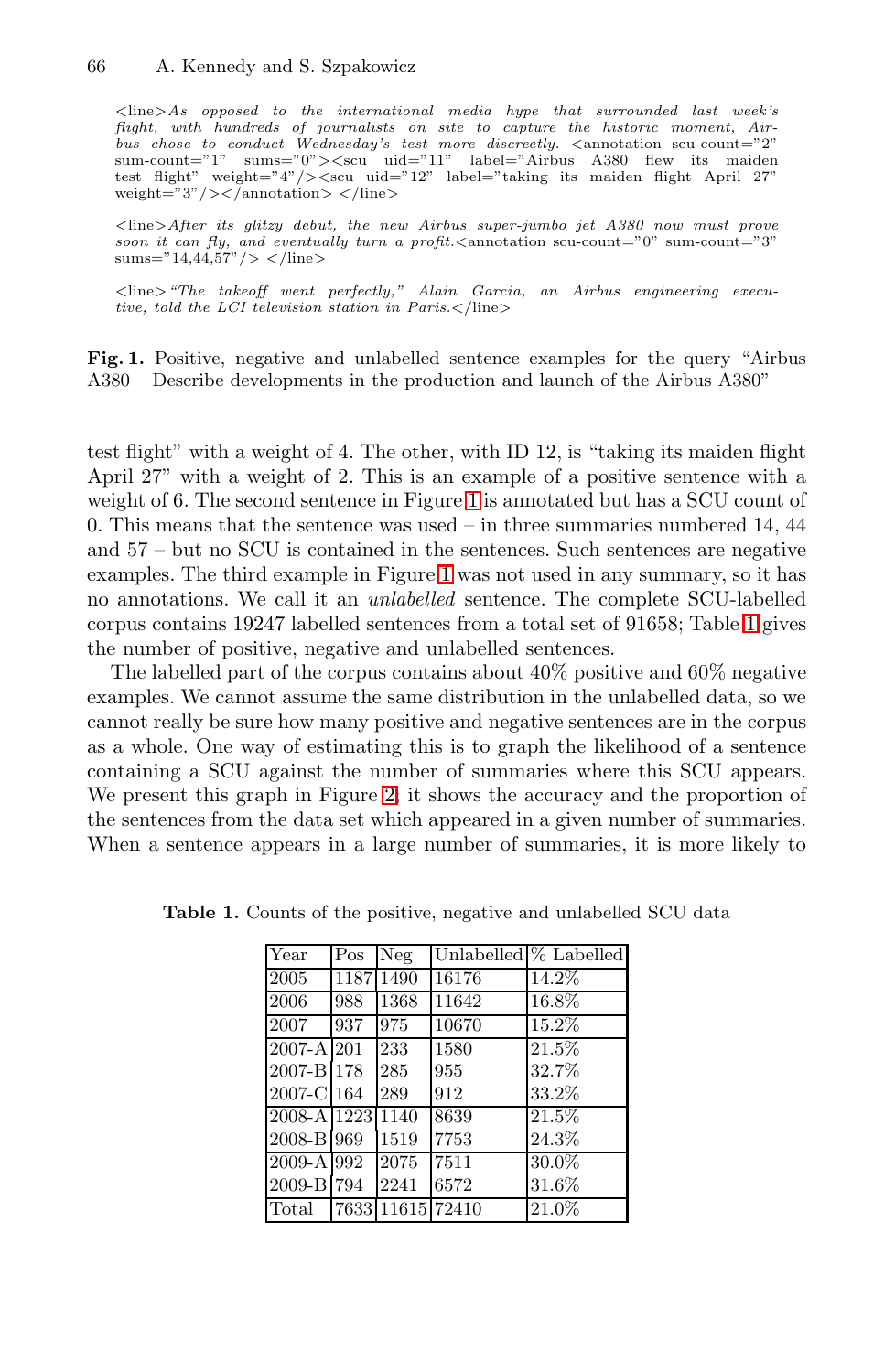contain a SCU than when it appears in just one or two summaries. The data for sentences which appear in a large number of peer summaries (5 or more) in Figure 2 are quite erratic. This is largely because there are so few such cases; when we consider sentences which appeared in fewer than 5 summaries, we begin to see a trend. If we perform linear regression on these four points, we will expect an accuracy of about 0.22 on sentences which appeared in zero summaries – the unlabelled data. This would mean that, from the 72410 unlabelled examples, about 15930 would have been positively labelled had they appeared in a summary evaluated using the pyramid method. This suggests that our data set currently identifies about one third of all the positive sentences. That is why our SCUoptimal summaries may not actually contain the highest SCU scores possible, but we will find that they do have very high SCU counts.



<span id="page-4-0"></span>**Fig. 2.** Frequency of the sentences used by the system summaries

#### **2.1 Previous Users of the SCU-Labelled Corpus**

Parts of the S[CU](#page-10-0)-labelled corpus have been used in other research. In [10], the 2005 data are the means for evaluating two sentence-ranking summarization algorithms. In [11], Support Vector Machine is trained on positive and negative sentences from the 2006 DUC data and tested on the 2005 data. The features include sentence position, lexical overlap with the query and others based on text cohesion.

In [2], the SCU-based corpus is used to find a baseline algorithm for update summarization called Sub-Optimal Position Policy (SPP). This is an extension of Optimal Position Policy (OPP) [1] where sentences are selected based on their location in a document. The SCU corpus from 2005-2006 was used for learning SPP, while the 2007 and 2008 data was used for testing.

In [12], the SCU-labelled corpus from 2005 - 2007 is used to identify whether summaries generated automatically tend to be query-focused or query-biased.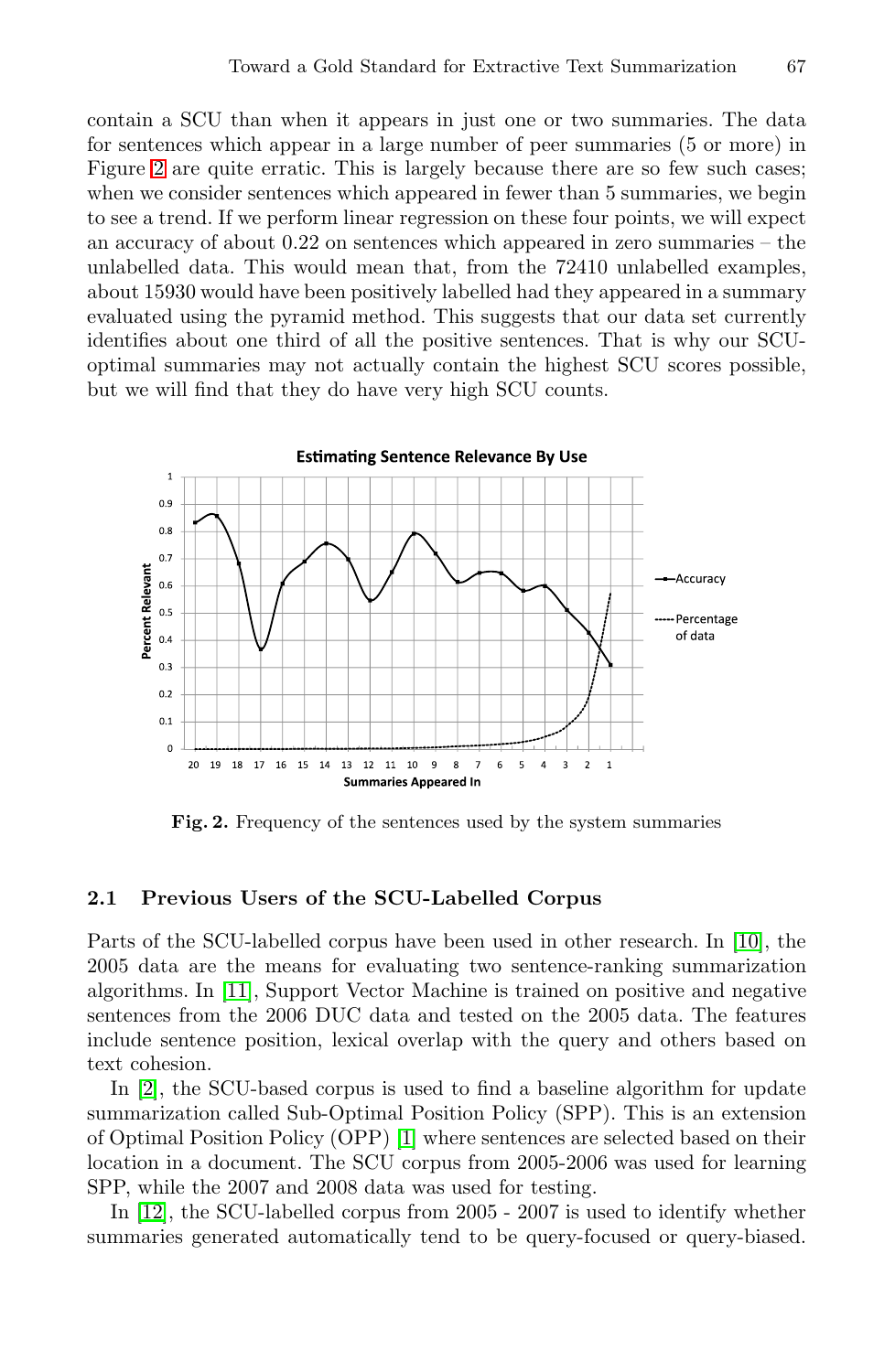A query-focused summary is one built to answer a query, while a query-biased summary is one that selects sentences with as much overlap with the query as possible. It turns out that words found in the query are much more likely to be repeated in machine-generated summaries than in human-made summaries. This is not altogether surprising, because many summarizers determine relevant sentences by measuring lexical overlap with the query.

## **3 Building a SCU-Optimal Summary**

Using the SCU-labelled corpus, we create theoretical upper bounds on how good an extractive summary can possibly be. This is done by selecting sentences in a way to maximize one of two measures:

- **–** combined weight of all SCUs in a summary maximum SCU weight (MSW);
- **–** combined weight of unique SCUs in a summary maximum unique SCU weight (MUSW).

Summaries of no more than 100 words are generated, maximizing one of these two criteria. For evaluation we run experiments on the 2008-A and 2009-A TAC data sets, 48 and 44 document sets respectively. Since our aim is to only discover an upper bound for extractive text summarization, not specific to update summaries, we only used the A data sets, not the B sets. We also did not select data from earlier years, because summaries of size 250 became extremely difficult to build for the maximum unique SCU count – see Section 3.2. It should be noted that our SCU-optimal methods will necessarily have higher pyramid scores than any other extractive method tested at TAC. This happens because every sentence they used was labelled in our SCU-labelled corpus and we generate SCU-optimal summaries from this corpus.

### **3.1 Maximum SCU Weight**

Building a summary that maximizes the total SCU score is not difficult. Each sentence has a length and a score where we wish to select the sentences whose combined length is  $\leq 100$  words in a way that maximizes the weight of these sentences. This is in an instance of the well known 0-1 knapsack problem, which can be solved using a dynamic programming algorithm.

We created maximum-weight summaries for all the document sets in the 2008- A and 2009-A data sets. Next we summed all the SCU scores together for each summary. Table 2 shows the results for total SCU weight, total SCU count, unique SCU weight, unique SCU count number of redundant SCUs and total number of sentences. This is the *maximum SCU weight* method (MSW).

## **3.2 Maximum Unique SCU Weight**

For this upper bound we want to maximize the weight of the unique SCUs. Unlike creating summaries which maximize the total SCU weight, we cannot apply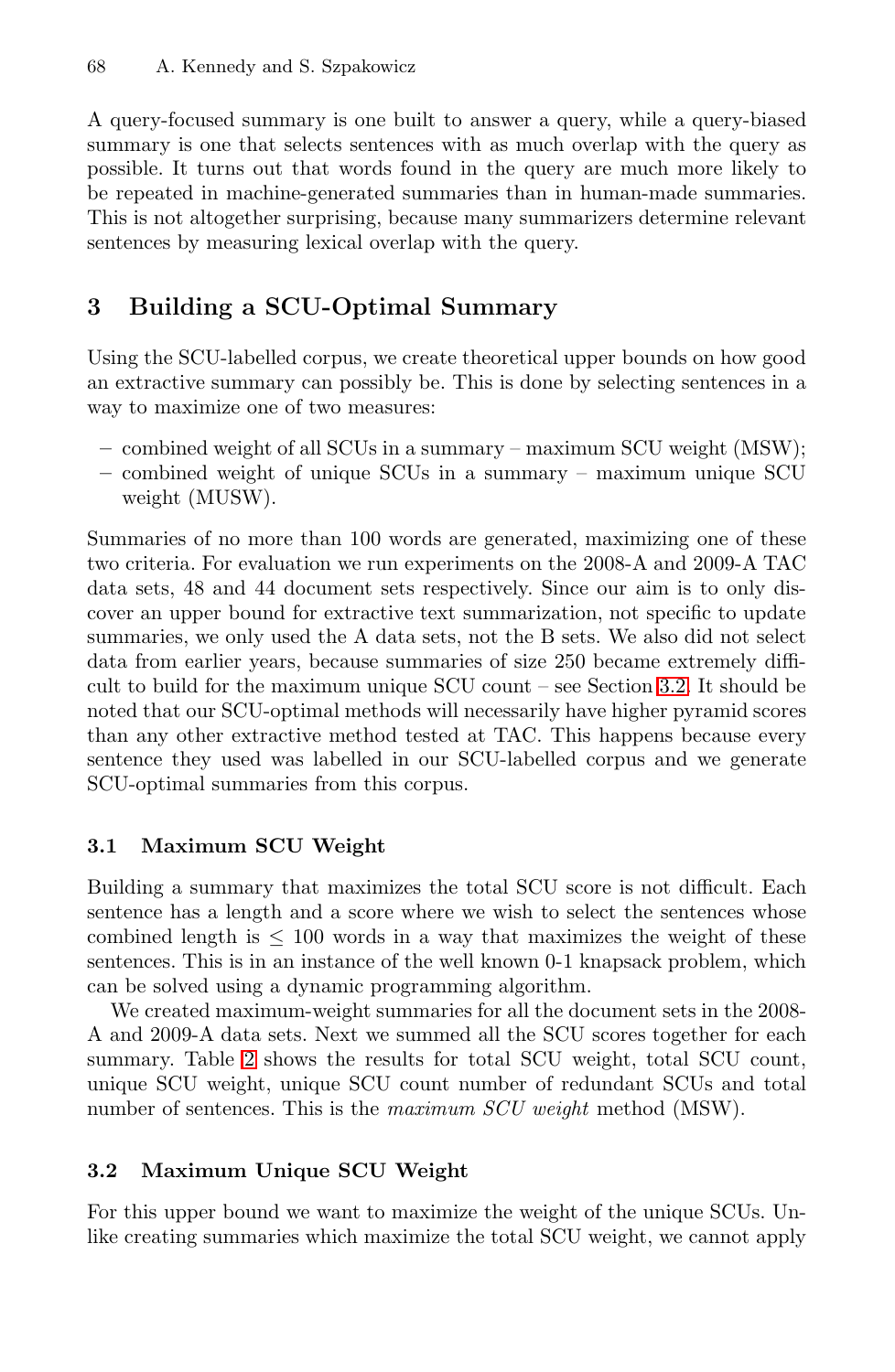|                   | MSW  |                             | <b>MUSW</b> |      |  |
|-------------------|------|-----------------------------|-------------|------|--|
|                   |      | 2008-A 2009-A 2008-A 2009-A |             |      |  |
| Total Weight      | 1430 | 1932                        | 1178        | 1464 |  |
| Total SCUs        | 518  | 717                         | 476         | 593  |  |
| Unique Weight     | 932  | 1104                        | 1132        | 1298 |  |
| Unique SCUs       | 361  | 454                         | 476         | 538  |  |
| Redundant SCUs    | 157  | 263                         | 20          | 55   |  |
| $\#$ of Sentences | 213  | 178                         | 212         | 167  |  |

<span id="page-6-0"></span>**Table 2.** Counts for SCU-optimal summaries – MSW & MUSW

simple dynamic programming: the score of a senten[ce](#page-6-0) depends on every other sentence in the summary. Instead, we built a brute-force algorithm which recursively branches whenever it decides whether to add a sentence to a summary. This algorithm's run time will grow exponentially with the size of the summary generated, but it can still build summaries of up to 100 words in a timely fashion, taking under a minute each on a computer with 2.4 GHz Intel Core 2 Duo processor. (Generating 250-word summaries from the 2005-2007 DUC data becomes prohibitively slow: no summaries built after an hour.) We refer to this method as *maximum unique SCU weight* (MUSW). The results appear in Table 2. This method is the better of the two upper bounds, because our goal should be to maximize unique information. MSW is presented mostly for comparison's sake.

#### <span id="page-6-1"></span>**3.3 Sample Summaries**

Figure 3 shows sample summaries for the MSW [an](#page-6-0)d MUSW methods. The order of the sentences could be changed in a SCU-optimal summary, but this will not change the total SCU score or unique SCU score.

## **4 Pyramid Evaluation**

Naturally, the MWS system will have a higher total SCU weight and the MUSW system will have a higher unique SCU weight as seen in Table 2. We note, however, that the MUSW method still gives redundant SCUs:  $4\%$  from 2008-A and 9% from 2009-A. This happens because some SCUs appear in so many sentences that in order to maximize unique SCU weight the summary must repeat some information. I[t is](#page-11-3) worth remembering that to maximize unique SCUs does not necessarily mean to eliminate all redundancy. Comparably the MSW summaries have a very high amount of redundancy. On average there are 0.74  $(2008-A)$  and 1.48 (2009-A) redundant SCUs for each sentence. About 30%-37% of SCUs in the MWS summary are redundant.

The modified pyramid score is used as a measurement of recall for how many SCUs were retrieved by a summary. The recall of one of these summaries is the observed SCU weight of the summary, normalized by the average number of SCUs found in the four reference summaries [13].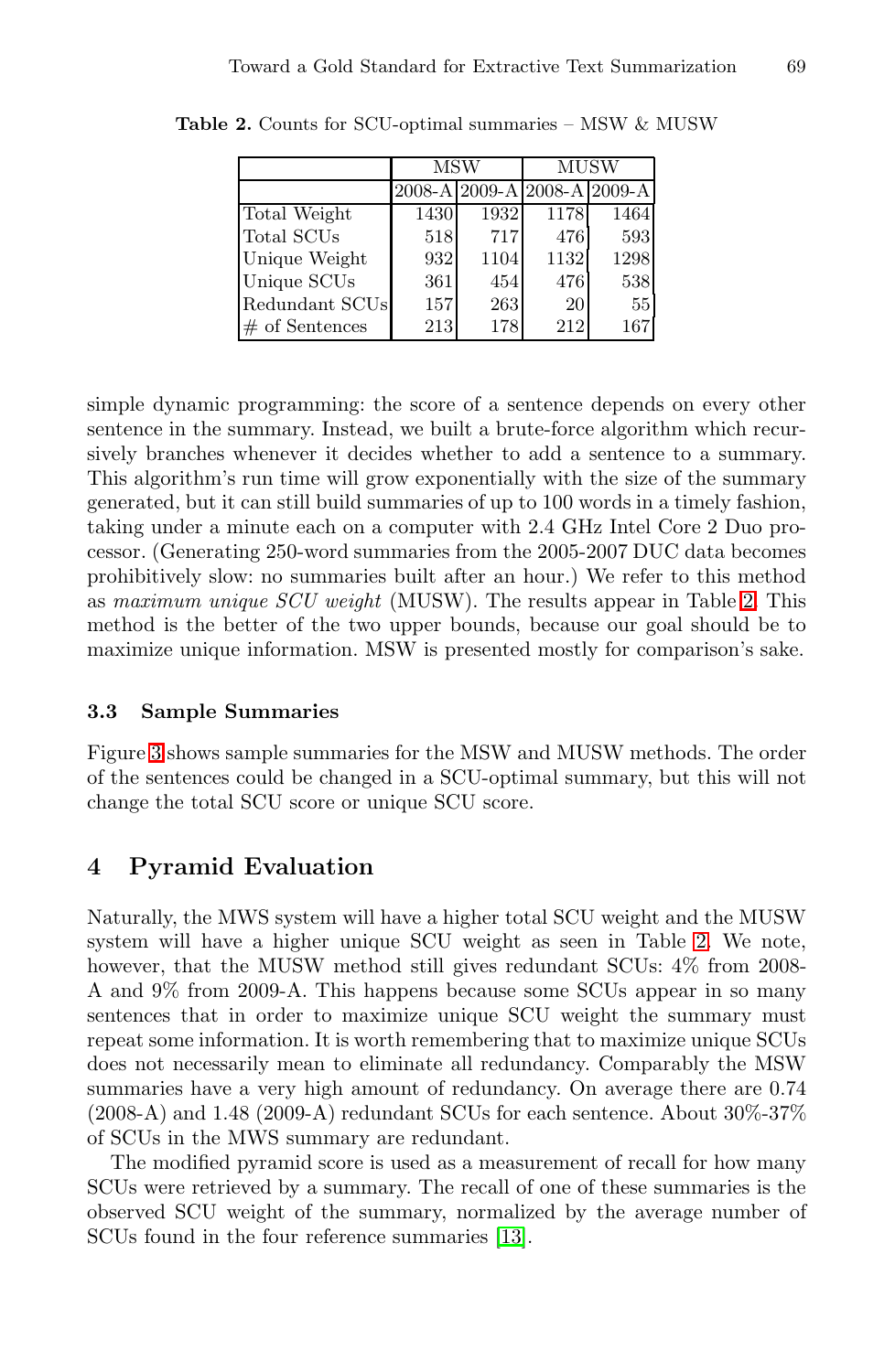As opposed to the international media hype that surrounded last week's flight, with hundreds of journalists on site to capture the historic moment, Airbus chose to conduct Wednesday's test more discreetly. The A380 will take over from the Boeing 747 as the biggest jet in the skies. So far, Airbus has 154 firm orders for the A380, 27 of them for the freighter version. March 2005: Scheduled first test flight of the plane. June 1994: Airbus begins engineering development of the plane, then known as the A3XX. Assembly of the plane itself is to take place in Toulouse, France.

Most A380 traffic will go into just 25 of those airports, Dupont said. March 2005: Scheduled first test flight of the plane. January 23, 2002: Production starts of Airbus A380 components. The A380 will take over from the Boeing 747 as the biggest jet in the skies. Federal Express has ordered 10 of the planes. Assembly of the plane itself is to take place in Toulouse, France. The program, launched in December 2000, banks on a strategy of transporting huge numbers of passengers. International airport standards call for no plane to exceed 80 meters in length and width.

**Fig. 3.** Summaries generated for the query "Airbus A380 – Describe developments in the production and launch of the Airbus A380" for the 2008 document set D0801-A

$$
Modified\_Pyramid\_Score = \frac{\sum_{i=1}^{n} i \times O_i}{\frac{1}{n} \left(\sum_{i=1}^{n} i \times |T_i|\right)}
$$

In this formula,  $O_i$  is the number of observed SCUs of weight i,  $T_i$  represents the set of SCUs of weight i and  $|T_i|$  is that set's cardinality. The number of reference summaries, 4 in these data sets, determines  $n$ , the maximum weight of a SCU. Table 3 shows the average values of the modified pyramid scores for the MSW and MUSW summaries as well as reference summaries and a random baseline. We have re-implemented the modified pyramid score, so these numbers are not directly comparable to those published by TAC. Jackknifing was used to try and ensure the fairest comparison possible. Note that for this kind of evaluation  $\text{scores} > 1.0$  are possible. In fact, since the score is normalized by the combined SCU count from the reference summaries, not the combined SCU scores, the reference summaries will regularly have scores > 1.0. As a lower bound, we also present the results from a system which makes a random selection from the set of positive and negative sentences in the SCU corpus. This baseline is meant to replicate an average extractive summary submitted to TAC.

As can be seen, the scores for SCU-optimal summaries are very high, and scores for MUSW are slightly above those of the reference summaries. Given that we use an estimated one third of the positive sentences from the data set to generate these SCU-optimal summaries, automatic summaries have the potential to contain as much information as human summaries. The random baseline's low score shows how much more room for improvement there is in extractive summarization.

**Table 3.** Modified pyramid scores for MSW, MUSW, reference summaries and random baseline

|            |      |       | MSW MUSW Reference Random |      |
|------------|------|-------|---------------------------|------|
| $2008 - A$ | 1.06 | 1.311 | $1.30\,$                  | 0.39 |
| $2009 - A$ | 1.23 | 1.45  | $1.30\,$                  | 0.29 |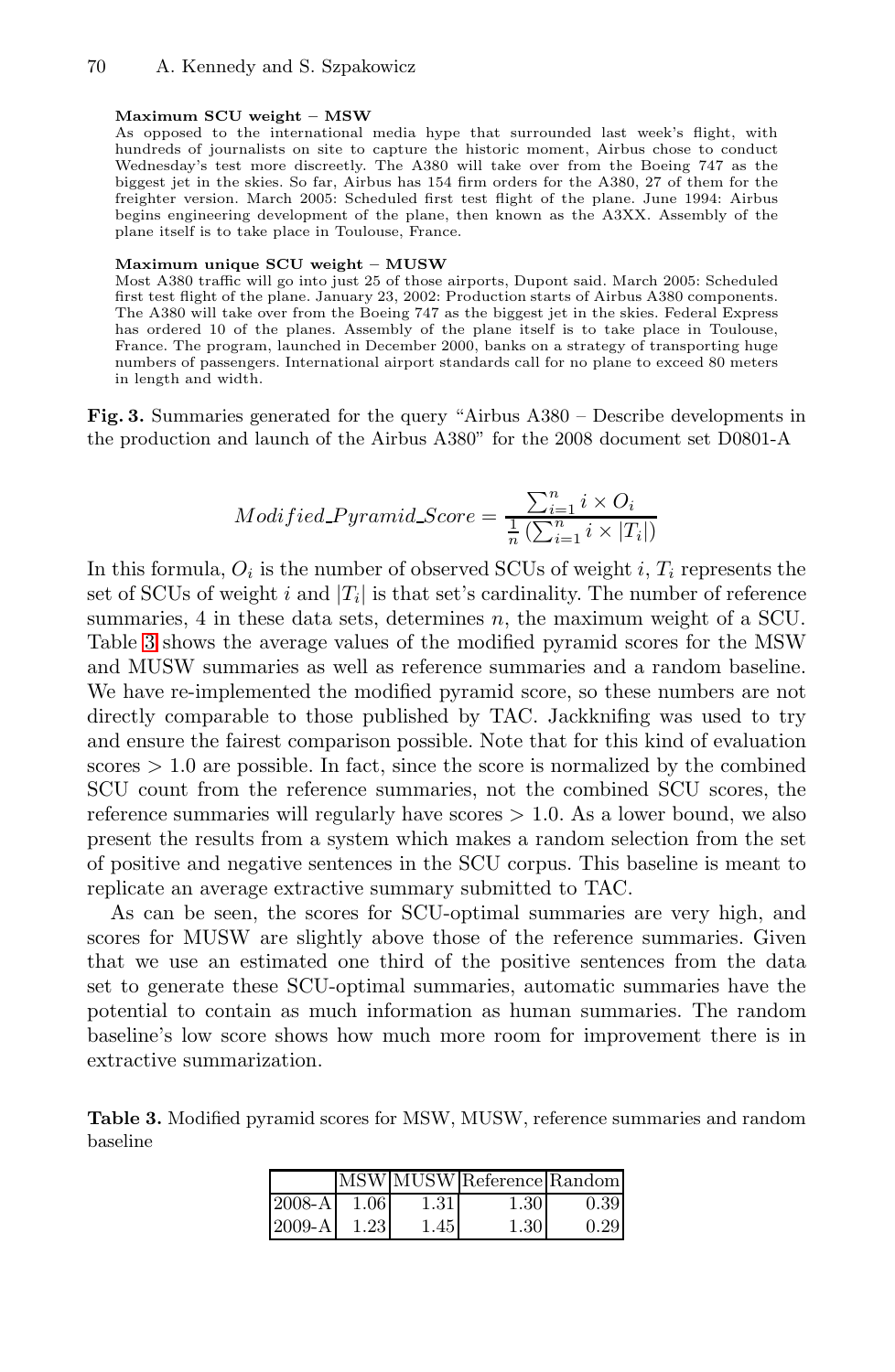## <span id="page-8-0"></span>**5 ROUGE**

TAC evaluates its systems using two variations on the ROUGE metrics (Section 1.2). ROUGE-2 and ROUGE-SU4 are reported in [14]. Table 4 shows these measures for the MSW and MUSW summaries on the 2008-A and 2009-A data sets. Also in this table are the ranges of scores for the reference and peer summaries for the respective measurements. The recall for these measures for 2008 appears in [14], and the 2009 recall is for now available to the participants. We exclude the scores of some baseline systems also evaluated in TAC 2008 and 2009. For the 2008 data, we also give the upper bounds established in [7]; they are labelled *Max* in the table.

**Table 4.** ROUGE recall for SCU-optimal and reference/peer summaries

| year | measure                       |               | MSW MUSW Reference Summaries Peer Summaries Max |                                   |  |
|------|-------------------------------|---------------|-------------------------------------------------|-----------------------------------|--|
|      | $2008-A$ ROUGE-2              | $0.118$ 0.116 | 0.1080.131                                      | $0.039$ $\dots$ $0.111$ $ 0.199 $ |  |
|      | $ROUGE-SU4 0.150 0.151$       |               | 0.1400.170                                      | $0.074$ $\dots$ 0.143 $ 0.219 $   |  |
|      | $ 2009-A ROUGE-2 0.105 0.097$ |               | 0.1110.149                                      | 0.0280.122                        |  |
|      | $ROUGE-SU4 0.140 0.133$       |               | 0.1480.184                                      | 0.0590.151                        |  |

Both MSW and MUSW fall within the range of the reference summary scores [fo](#page-6-1)r the 2008 TAC data on ROUGE. For the 2009 data, the ROUGE scores were towards the higher end of the peer summary scores, but they were not quite as good as the reference summaries. ROUGE is really a heuristic method for estimating responsiveness in a summary; it does not directly evaluate content or readability. It certainly does not address redundancy in summaries, considering that the MSW summaries outperformed the MUSW most of the time. That said, these scores show that the SCU-optimal summaries can come quite close to reaching the quality of reference summaries, which would serve to confirm our findings in Section 4.

## **6 Manual Evaluation**

Next we look at the readability and responsiveness of summaries. Unfortunately, the SCU-labelled corpus does not give us any method of determining how readable the summaries we generate are. Readability evaluation takes into account a mixture of grammaticality, non-redundancy, referential clarity, focus, and structure/coherence. Extractive text summarization has both strengths and weaknesses when it comes to readability. Sentences all come from original documents, so they are almost always grammatically correct. The MUSW summaries should do well for non-redundancy, because they contain little repetition, but the MSW summaries have no explicit redundancy checking. Referential clarity can be a problem for any extractive summarization system, if there is no attempt at coreference resolution. Focus measures how relevant each sentences is to the rest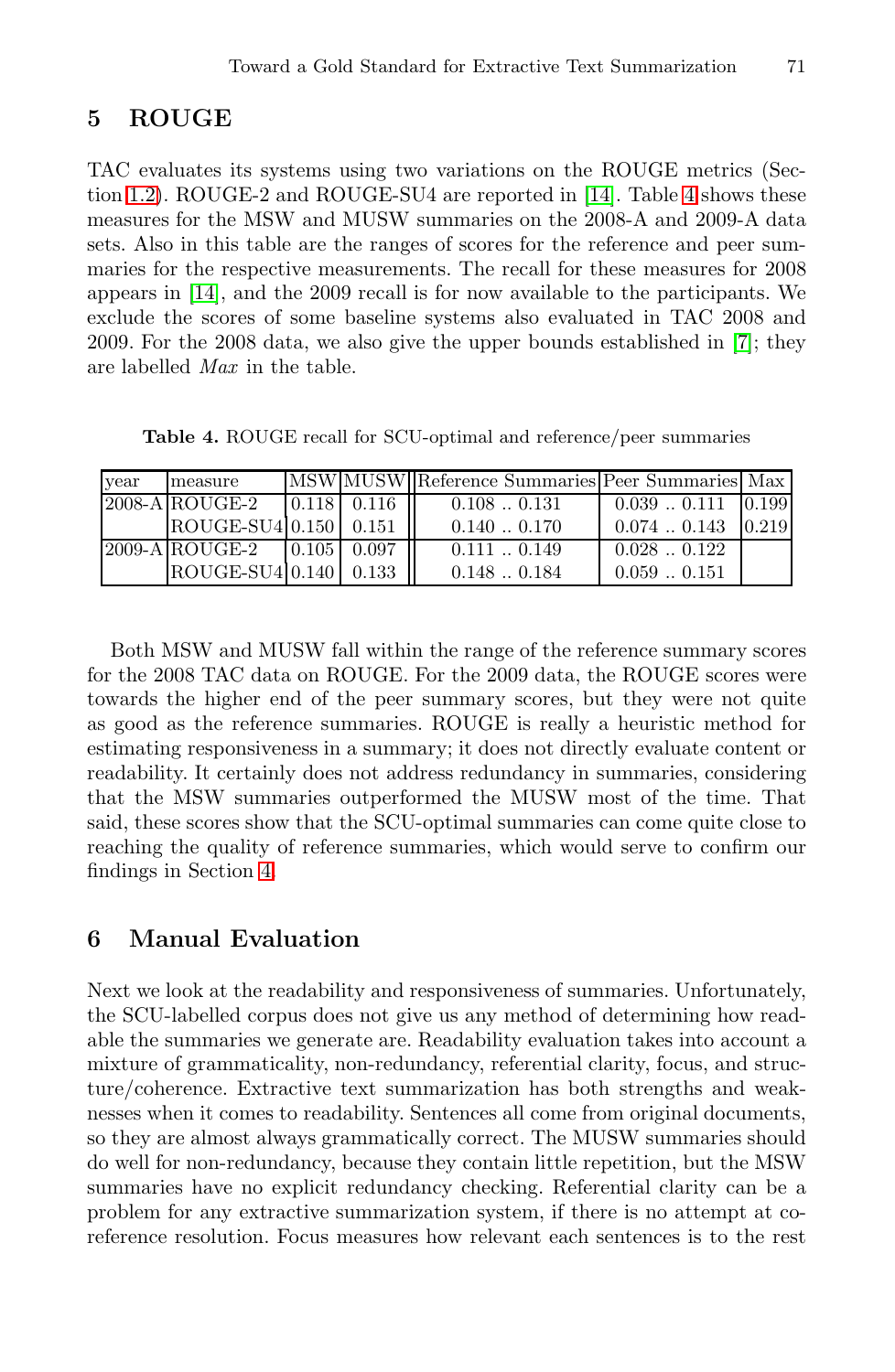of the summary, while structure and coherence measure whether the sentences are just a heap of information or whether they flow together well; we do not expect the SCU-optimal summaries to perform well on either of these measures, because the flow can even be broken between every two sentences.

Four volunteer annotators helped test the reada[bil](#page-9-0)ity and responsiveness of the summaries generated. Each annotator rated 5 kinds of summaries for readability (and i[ts 5](#page-11-4) sub-criteria) and responsiven[ess](#page-11-5) on a scale 1..10. Two of the summaries were reference summaries generated for TAC, one of the summaries was MSW, one was MUSW and one was a random baseline summary (generated by randomly selecting labelled sentences from the SCU corpus). The probability of selecting a sentence was proportional to the number of peer summaries in which it a[pp](#page-9-0)eared. This evaluation was done on summaries for 8 different randomly selected document sets (4 each from 2008 and 2009). Table 5 shows the average responsiveness and readability scores for each of these 5 kinds of summaries. We used code from [15] to calculate Krippendorff's  $\alpha$  [16] with the interval distance metric to measure inter-annotator agreement. For responsiveness and overall readability we had  $\alpha = 0.420$  and  $\alpha = 0.459$  respectively.

Regrettably, our sample set is too small to prove conclusively one system's superiority over another, but there are a number of interesting observations which arise from this experiment. Table 5 shows that the human summaries scored better than others on all the measures, with scores between 7.6 and 9.0. The MSUW SCU-optimal summaries and the random baseline had similar performance when comparing overall readability but there was a noticeable difference in responsiveness. The most interesting results come when we look at the sub-criteria of readability. There was little difference between the grammaticality scores. For non-redundancy, the MUSW was not too far below the human summaries, and even the random baseline did not contain much redundancy. In terms of referential clarity, the SCU-optimal summaries and the random baseline differed quite a bit, and generally had scores much lower than the human summaries. The score for this measure may change noticeably by having just one or two additional unclear references. Focus and structure/coherence are measures on which the extractive summaries all performed poorly.

<span id="page-9-0"></span>Here is what we can learn from all this: when it comes to readability, nonredundancy is the only sub-measure over which an extractive summarization system can really have influence. A co-reference resolution system might help

| Measure             |      | Reference Set 1 Reference Set 2 MSW MUSW Random |      |      |      |
|---------------------|------|-------------------------------------------------|------|------|------|
| Responsiveness      | 7.63 | 7.88                                            | 5.16 | 6.03 | 5.38 |
| Readability         | 8.28 | 8.22                                            | 5.69 | 6.51 | 6.46 |
| Grammaticality      | 8.75 | 8.53                                            | 7.81 | 8.31 | 8.34 |
| $Non-Redundancy$    | 8.65 | 9.00                                            | 6.69 | 7.91 | 7.53 |
| Referential Clarity | 8.84 | 8.50                                            | 6.75 | 6.44 | 7.22 |
| Focus               | 8.09 | 8.28                                            | 5.34 | 6.00 | 5.75 |
| Structure/Coherence | 7.91 | 7.81                                            | 4.38 | 5.31 | 5.06 |

**Table 5.** Average responsiveness and readability scores for each system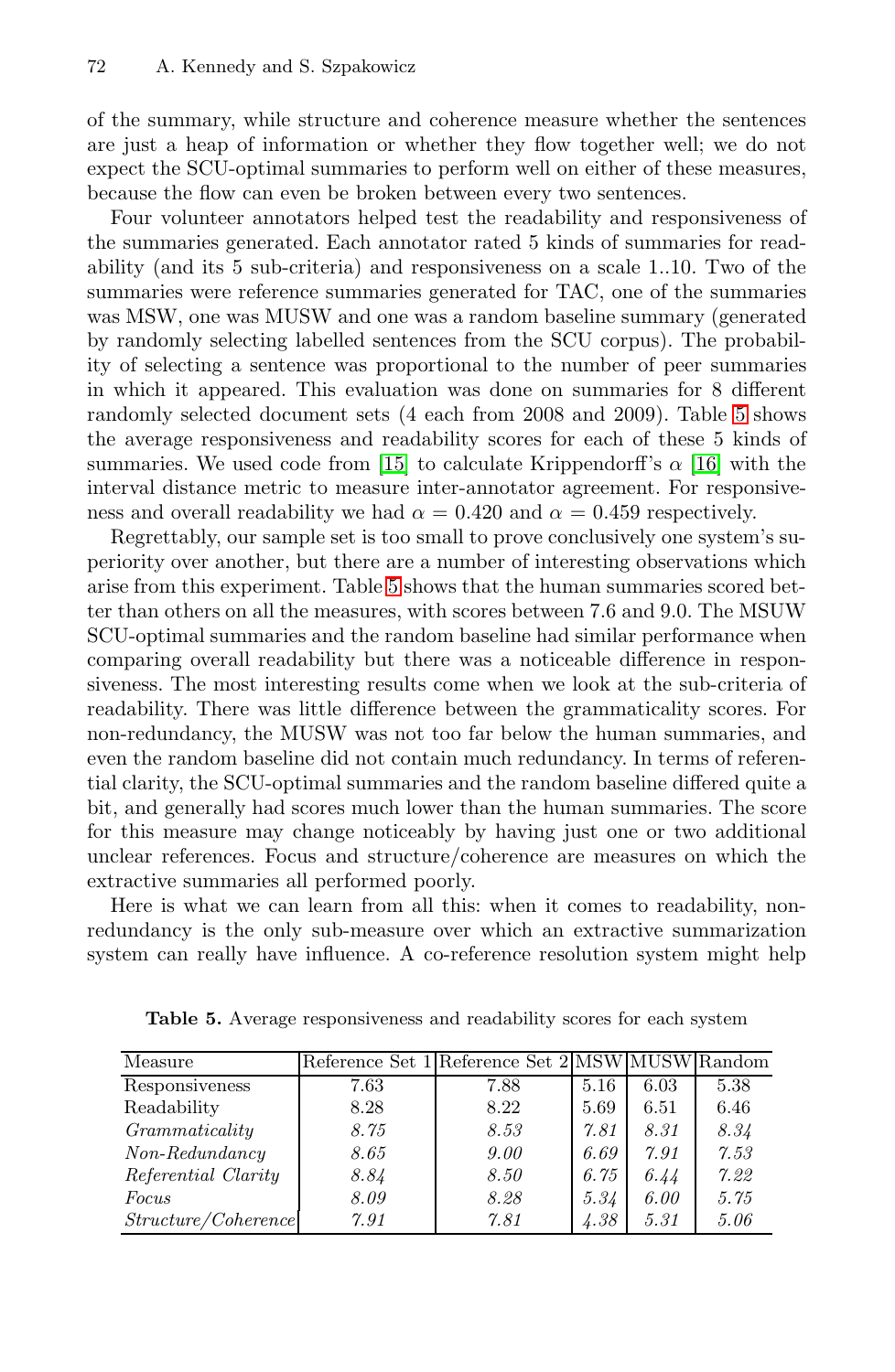improve referential clarity, but in terms of focus and structure/coherence it is difficult to see how these scores can be improved when we restrict ourselves to extractive summarization.

## **7 Conclusions**

We have shown that it is possible to generate summaries which contain content comparable to human summaries, from the perspective of both pyramid and ROUGE evaluation. Despite the high scores on these two measure we found that the responsiveness of the SCU-optimal summaries was not as high as of the reference summaries. When evaluating readability of the summaries, we showed that grammatically of the SCU-optimal summaries is very close to human summaries, and there is the potential to nearly match human summaries in terms of non-redundancy. Other measures based on the coherence of the summaries, however, showed a wide gap between human-written summaries and the SCUoptimal summaries. In future work, we would like to compare our SCU-optimal summaries to other state-of-the-art extractive summaries in terms of readability, responsiveness and modified SCU scores.

Our final conclusion is that it is possible to generate extractive summaries which perform very well on automated measures such as ROUGE, or measures which follow a strict process, as pyramid evaluation does. Ultimately these summaries will not score as well when it comes to manual evaluation, because the readability tends to be low. It may be possible to improve on these SCU-optimal summaries with the addition of co-reference resolution, or perhaps some method of ordering sentences to make them more readable, but from the point of view of content these summaries are as good as can be generated extractively.

## **Acknowledgments**

Our research is supported by the Natural Sciences and Engineering Research Council of Canada and the University of Ottawa. We thank Anna Kazantseva, Richard Keelan and Fazel Keshtkar for help with annotation, and Terry Copeck for maintaining the SCU-labelled corpus. We would also like to thank an anonymous reviewer for the insightful comments.

## <span id="page-10-2"></span>**References**

- <span id="page-10-0"></span>1. Lin, C.Y., Hovy, E.: Identifying topics by position. In: Proc. 5th Conference on Applied Natural Language Processing, Morristown, NJ, USA, pp. 283–290. ACL (1997)
- <span id="page-10-1"></span>2. Katragadda, R., Pingali, P., Varma, V.: Sentence position revisited: a robust lightweight update summarization 'baseline' algorithm. In: Proc. Third International Workshop on Cross Lingual Information Access, Morristown, NJ, USA, pp. 46–52. ACL (2009)
- <span id="page-10-3"></span>3. Lin, C.Y.: Rouge: A package for automatic evaluation of summaries. In: Proc. ACL workshop on Text Summarization Branches Out, p. 10 (2004)